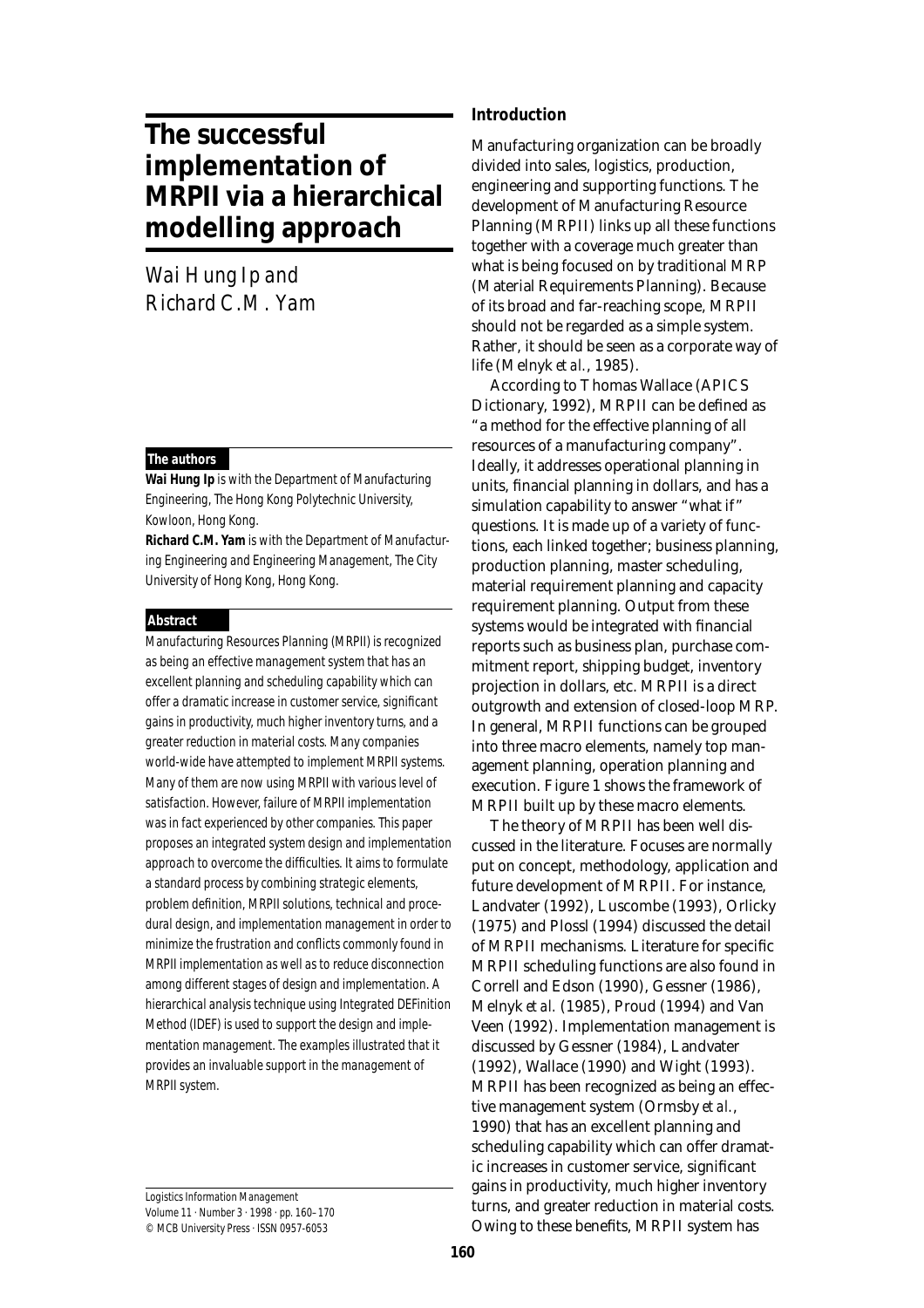#### **Figure 1** Framework of MRPII system



become one of the most rapidly-growing computerization areas in the manufacturing sectors in South-East Asia and much software has appeared in recent years.

Recent research, such as Ang *et al*. (1994), Lau and Ip (1993) and Turbide (1996), showed that few manufacturers were able to implement this successfully and many problems were encountered during implementation management. These problems can be classified into five areas: software, engineering, internal, customer and vendor. These problems are mainly related to incorrect practices in the design and implementation processes. Various attempts have been made to overcome these problems. Oliver Wight (1981) proposed a check-list system to evaluate the likelihood of successful MRPII implementation for companies in the process of implementing their systems. Burns and Turnipseed (1991), Cox and Clark (1984) and White *et al*. (1982), identified the critical success factors associated with the success of MRPII implementation.

### **MRPII implementation management**

The successful implementation of an MRPII system relies heavily on commitment and

Volume 11 · Number 3 · 1998 · 160–170

management. Wallace (1990) suggested the proven path approach which is widely used in different industries. In addition to top management commitment, involvement and support from all levels of staff in the organization are also crucial factors for success. In reality, the implementation management is much more convoluted than the simple and straightforward implementation described by the proven path. People, education and training, data, management involvement, and timing are some of the major problem areas associated with MRPII implementation. These factors are elaborated as follows:

*People*: The major obstacle to successful implementation comes from the people side. A study on human variable of MRPII system implementation (Turnipseed *et al.*, 1992) concluded that managers considering or beginning implementation of an MRPII system should utilize the classical approach to organization change and involve as many of the affected personnel as possible in the planning and implementation stage. Also, the channels of communication should be opened and education about the realistic benefit of MRPII should be stressed. Involvement in implementation is a powerful determinant for satisfaction. Involvement in the early stages of implementation helps to smooth the process and removes the fears of those less knowledgeable about information systems.

*Training and education*: This area has always been overlooked by top management which results in inadequate and incomplete training. Since training and education also aim to change people's behavior, inadequate education will lead to conformance to the objective of implementation.

*Data*: When inventory and BOM record cannot be maintained at 95 per cent and 98 per cent accuracy, bad data make it impossible to complete the key elements of MRPII, such as MPS.

*Management involvement*: Most failure can be attributed to a lack of management involvement and poor attitudes toward the system (Clark, 1982) in which management is unable to maintain the implementation project as the second highest priority.

*Timing*: When the duration of implementation project is extended too long, more than two years, the chance of failure increases significantly as people's attention can not be prolonged for such long implementation and also the business environment is changing.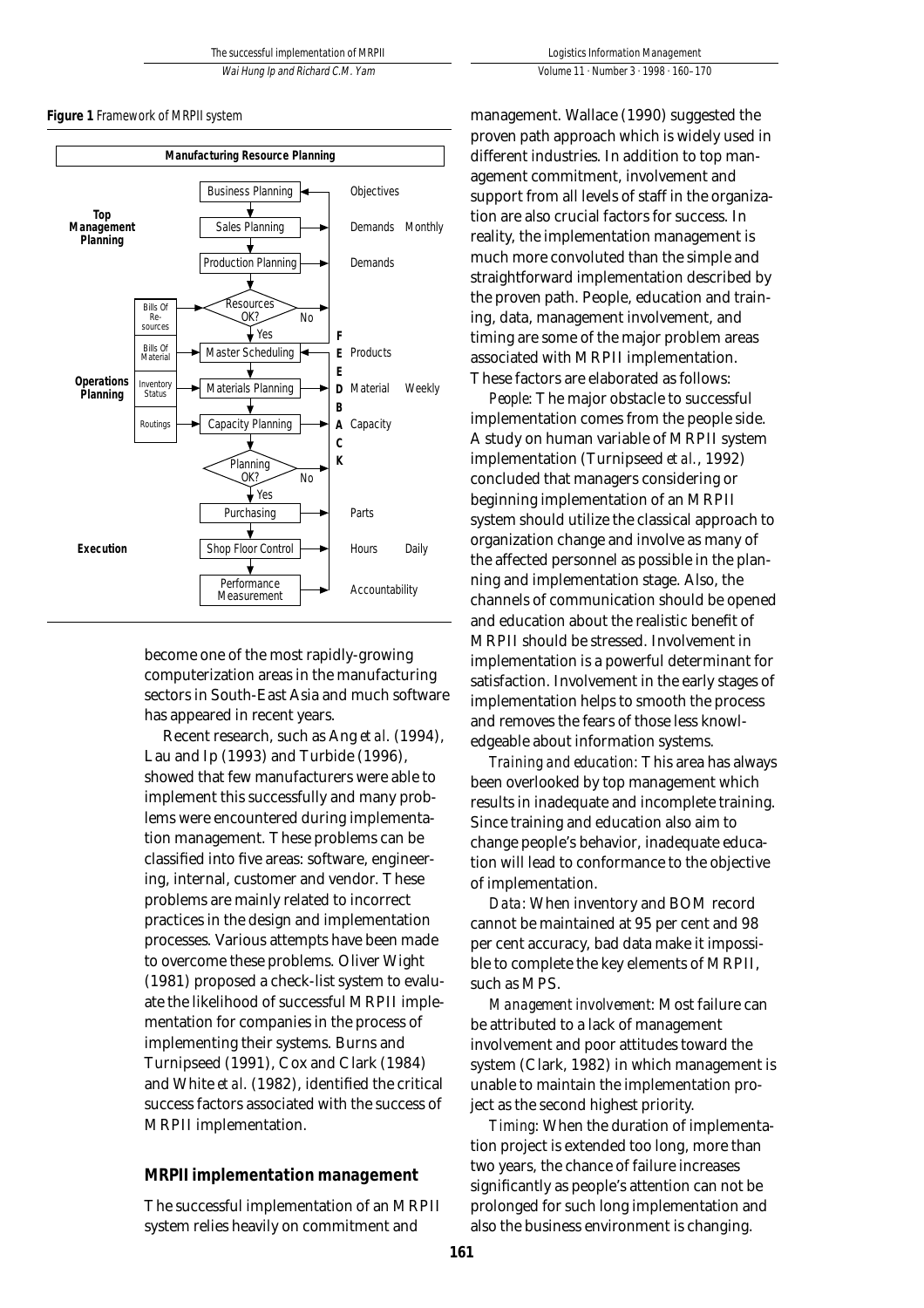The proven path (Wallace, 1990) only contributes a portion of the total implementation process, in particular, the technical aspects of implementation such as system selection, hardware configuration and detail procedure flows are not addressed. They are considered as the essential part of any project in information system development. Furthermore, the integration of management and technical design, which are the vital elements of successful MRPII, have not been emphasized.

Given the limitation of the existing implementation approaches like the proven path, the hierarchical design approach adopted in this research is aimed at formulating an implementation process combining strategic elements, problem definition, MRPII solutions, technical and procedural designs and implementation management in order to minimize the frustration and conflicts commonly found in actual implementation. It will improve the effectiveness and implementation of MRPII and provide an integration of the management and technology, assist in the detailed system design of the functions, facilities, hardware configuration, interfaces, performance measurement, operations, information and procedural flows, as well as overcoming the major behavioral problems that were mentioned earlier.

# **Hierarchical design of MRPII implementation**

Colquhoun and Baines (1989) provided an IDEF model for process planning, Hargove (1995) further applied the same approach to the design and planning of machine fixtures. Their success in the application of IDEF in the design and implementation of CAE/CAM problems have motivated our research into this implementation model. IDEF, derived from the US Air, is a structured analysis and design method based on graphic and text descriptions of functions, information and data. It includes guidance for modelling, together with rules for model syntax, diagram and model format and text presentation, as well as structured model validation, document control procedures and interview techniques.

The first step in IDEF modelling is thus concerned with establishing the objectives of the modelling effort. Moreover, this is a topdown method which starts from general

applications and moves on to more specific issues, from a single page that represents an entire system to more detailed pages that explain how the subsections of the system work. It includes both procedure and a language for constructing a model of the decisions, actions, and activities in an organization. "DESIGN/IDEF" software package was selected to be the modelling tool to build the MRPII model. Based on this methodology, a set of guidelines and procedures was generated and the required documents and forms were also produced to match these procedures.

In adapting the techniques provided by IDEF, all the activities involved in the implementation of an MRPII system for the manufacturer are modelled first by defining the most important input, output, control functions and required mechanisms. Figure 2 shows the top diagram A0 of the model.

### **Input**

It can be seen from Figure 1 that the input includes resources needed to plan the development activities, create the MRPII system and monitor the progress of this project. The details of input can be classified as follows:

• *Expertise in MRPII*

The expertise involved in the design includes those who design the logical flow of the system, determine its database structure and configure the hardware and networking. The designer should be well versed in the MRPII philosophy. This renders a vision of what the future system will be.

Business **Strategy** User Requirement Available Technology Data Availability Expertise in MRPII Understanding the Business **Operation** Project Management Skills Project Management Tools MRPII system model Modular MRPII system design System Performance measurements **I MRPII Implementation model A0**

# **Figure 2** Node A0 of the MRPII implementation model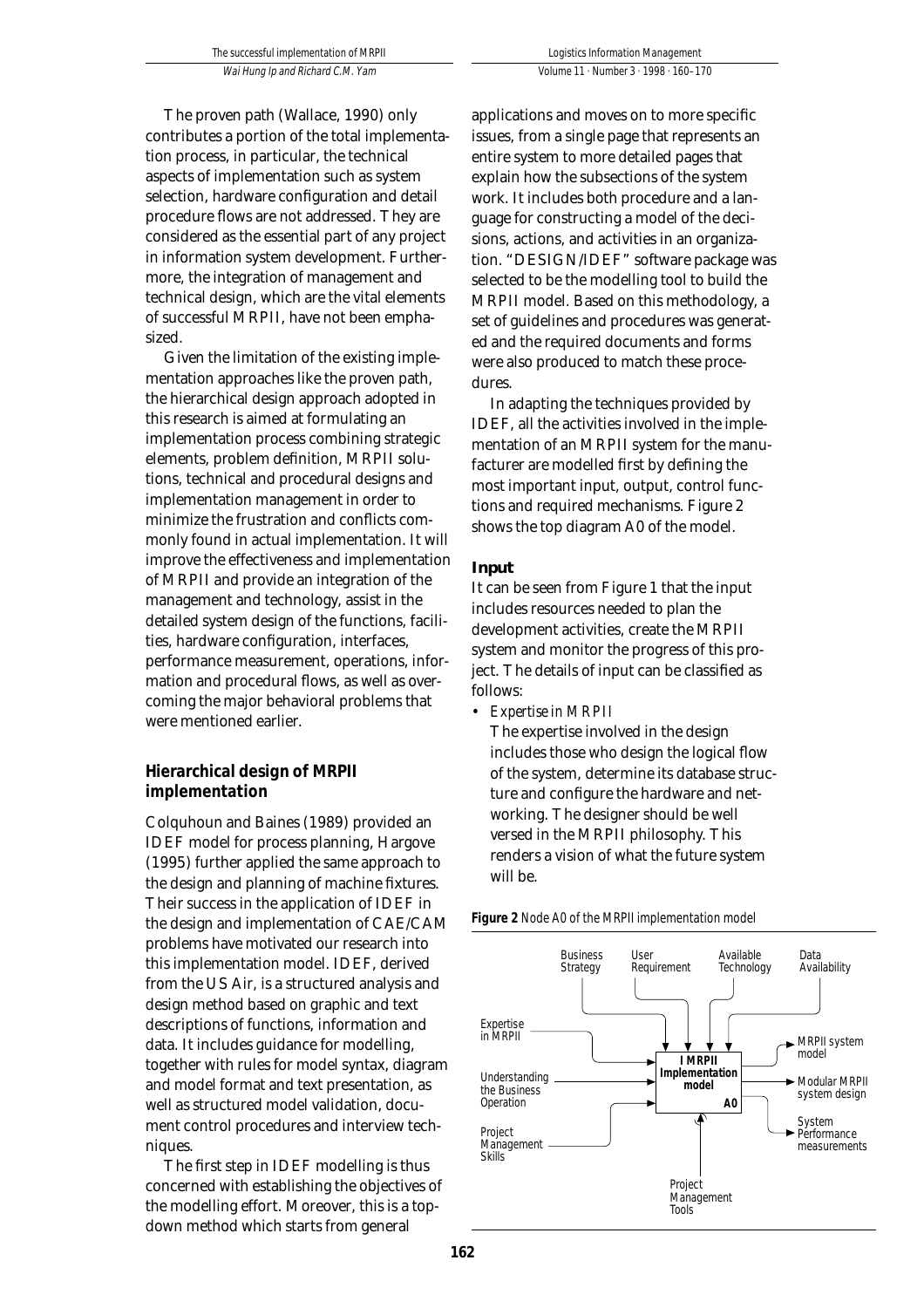- *Understanding the business operation* The analysts and designers should closely examine the current operation by investigating major documents within the organization, identifying their sources and recipients, and thus establish the existing information flows.
- *Project management skills*
- Since the scope of the MRPII system covers a wide variety of functions in the company, its design demands companywide resource commitment, and this calls for managerial control and an allocation of resources regarding manpower and time. Project management skills are central to the effective co-ordination of manpower, and will ensure that project goals and deadlines are met.

# **Mechanisms**

The mechanisms in Figure 2 define the tools and techniques used to perform the design and project management functions. The details of mechanisms can be classified as follows:

• *Project management tools* Many project management software such as PERT charts and GANTT charts, which are the basic tools for MRPII project management.

### **Controls**

The controls are the guidelines and procedures which ensure that the desired outputs are derived from the input and other mechanisms. The details of the MRPII controls can be classified as follows:

• *Business strategy*

The business strategy states what the company wants to achieve and gives rise to a set of organizational objectives in order to fulfill this strategy. Its prime concern is to ensure survival despite the fierce competition imposed by competitors. The objective could include increasing product variety and offering at a lower price. The strategy and the objectives provide a basic premise for evaluation of MRPII system performance.

• *User requirement*

User requirements come second in the order of importance concerning controls. High user acceptance of the MRPII system will bring about its widespread use within the organization and thus guarantee its success.

System developers should consider the attainable opportunities offered by MRPII technology. Obviously, a state-of-the-art system design that cannot be supported by the current available technology is unacceptable.

• *Data availability*

Many types of data need to be managed by a company. It is necessary to collect these data for complete analysis before designing any system. However, they are not easy to obtain, and are usually related to different parts of the work, such as data relating to inventory and purchasing operations and their availability to affect the design of the MRPII system.

# **Output**

The output that comes from the model at different stages of the MRPII system design process can be classified as follows:

• *MRPII system models*

MRPII system models are produced in the early stage of system design. After the current working system has been thoroughly investigated and the business operation identified, models detailing the information flows and the relationships between various entities are produced and it is these on which the design of an MRPII system is formulated.

- *Modular MRPII system design* MRPII system design is the ultimate output from the model. Owing to the large scope and complexity of the MRPII system, it should be decomposed into subsystems and modules in order to preserve its simplicity and ease of access.
- *System performance data* System performance data are collected after an evaluation of the proposed system has been completed. This output provides feedback for the design of each MRPII system and may trigger a refinement in the design.

Figure 3 shows the detailed node tree of the MRPII model. This is generated by the Design/IDEF software and illustrates the node tree decomposition of the model, giving the relevant titles and page numbers. Moreover, based on the top level A0 of the model, it is split into several levels.

Figure 4 illustrates the decomposition of the implementation model derived from A331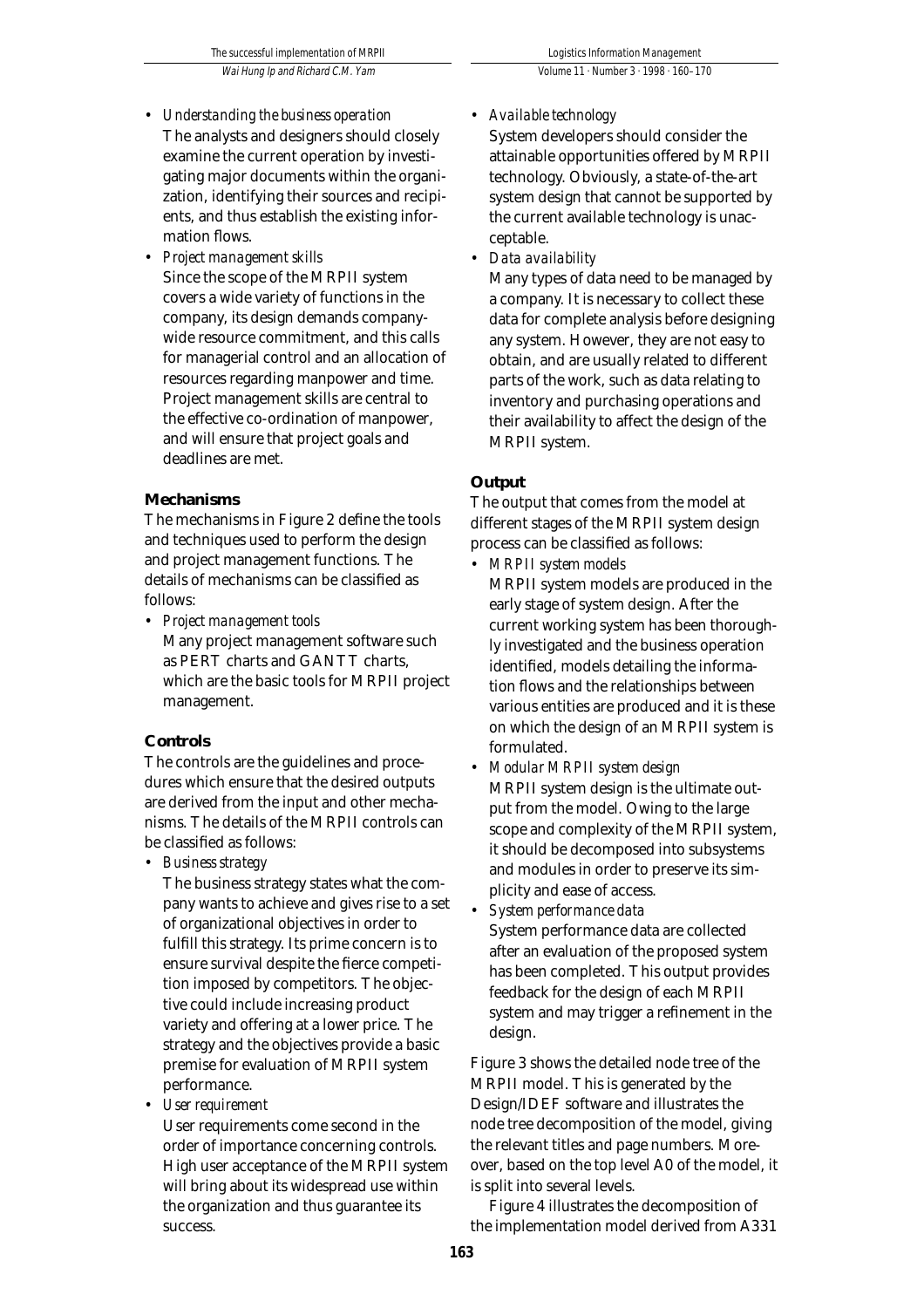#### Volume 11 · Number 3 · 1998 · 160–170

#### **Figure 3** Detail node tree of the MRPII implementation model



of the node tree at Figure 3. These are the planning system, engineering system, production system, marketing system and financial system.

# **Functional MRPII implementation MRPII planning**

The MRPII implementation process is developed through this structural approach.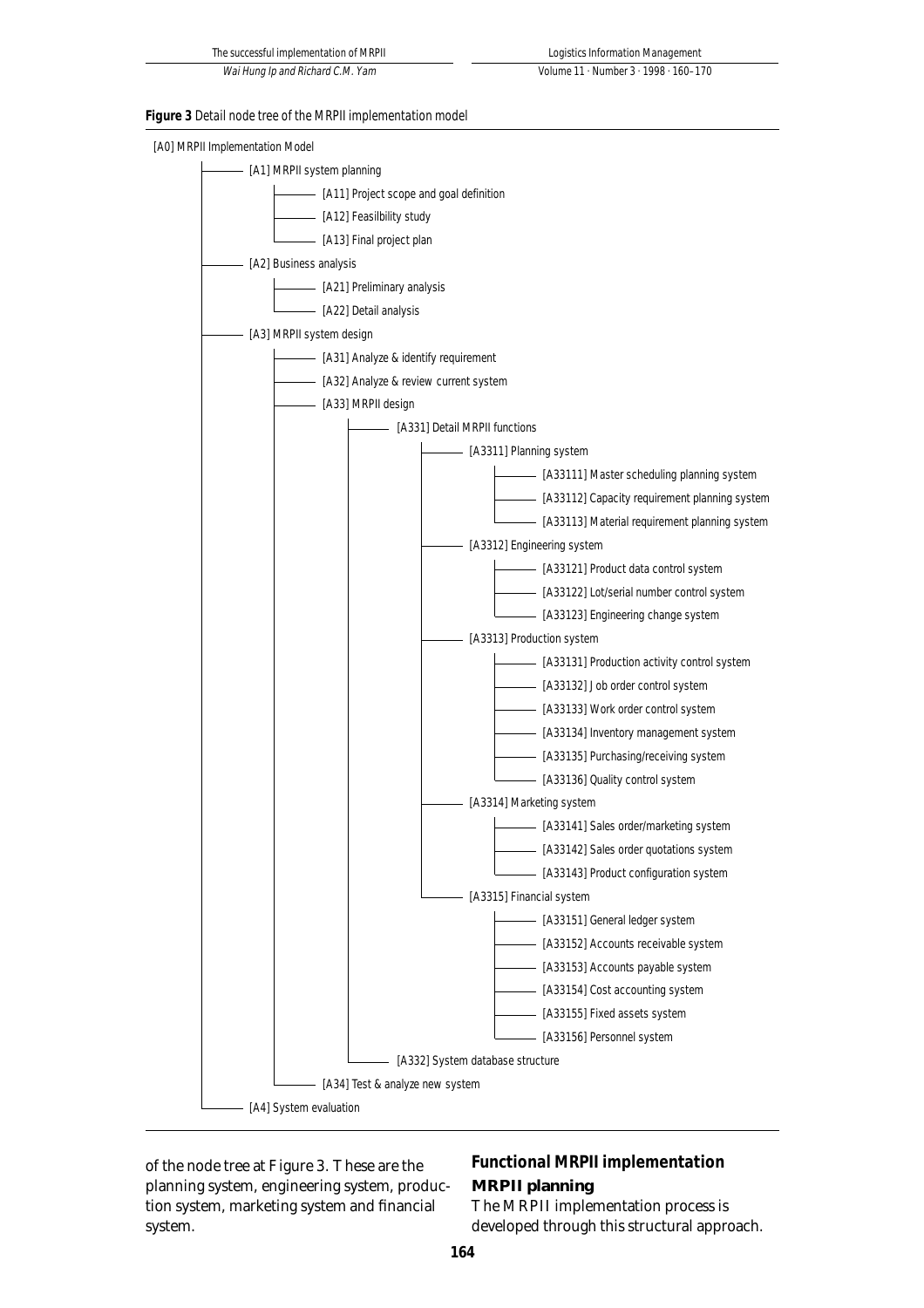Figure 4 illustrates three planning functions which comprise of design master scheduling planning system (MPS), design capacity requirements planning system (CRP), design material requirement planning system (MRP). The design criteria and the interrelationship of these systems are further illustrated in Figure 5. It demonstrates the planning system for a sales order of 100,000 electrical consumer products, the model number being C211.

The MPS in Figure 5 is designed to be used as an integrated system involving the sales order and work order control, product data control, material requirements planning, inventory management, and purchasing and receiving systems. The function of this system is to assist the master scheduler to develop a realistic production schedule that provides a level plant load. It aims to develop a plan of required resources and compares this with the resources available. As a result, inventory investment can be minimized by matching the master production schedule to actual and forecast demand. Customer service can be increased by providing accurate, time-phased services according to those promised.

The major function of the CRP system is to provide the time-phased work order input needed to estimate the work center load and work-in-process. It also provides the planned

order input for manufactured items from regenerative or net change MRP schedules. One of the major elements of the CRP is to produce run time information from the production routing file, in order to calculate the work center load for planned orders and firm planned orders.

The purpose of MRP is to provide information for the company to effectively manage and control the production. The information derived from this system not only indicates the material requirements and order processing necessary to meet the company's plan but also assists management in planning and monitoring cash flow. The specific objectives are to minimize the amount of inventory onhand and on-order, to support the master production schedule, plan purchases and production with the correct timing and priority, and determine the cost impact of executing the master production schedule. Figure 6 illustrates the processing of the MRPII system. The master schedule is prepared for the products by following the workflow from A331131 to A331136.

### **Engineering system**

The second major element of the implementation model is the engineering system which includes three sub-systems: the product data control system, the lot/serial number control

**Figure 4** Decomposed page from block A331 of the MRPII implementation model

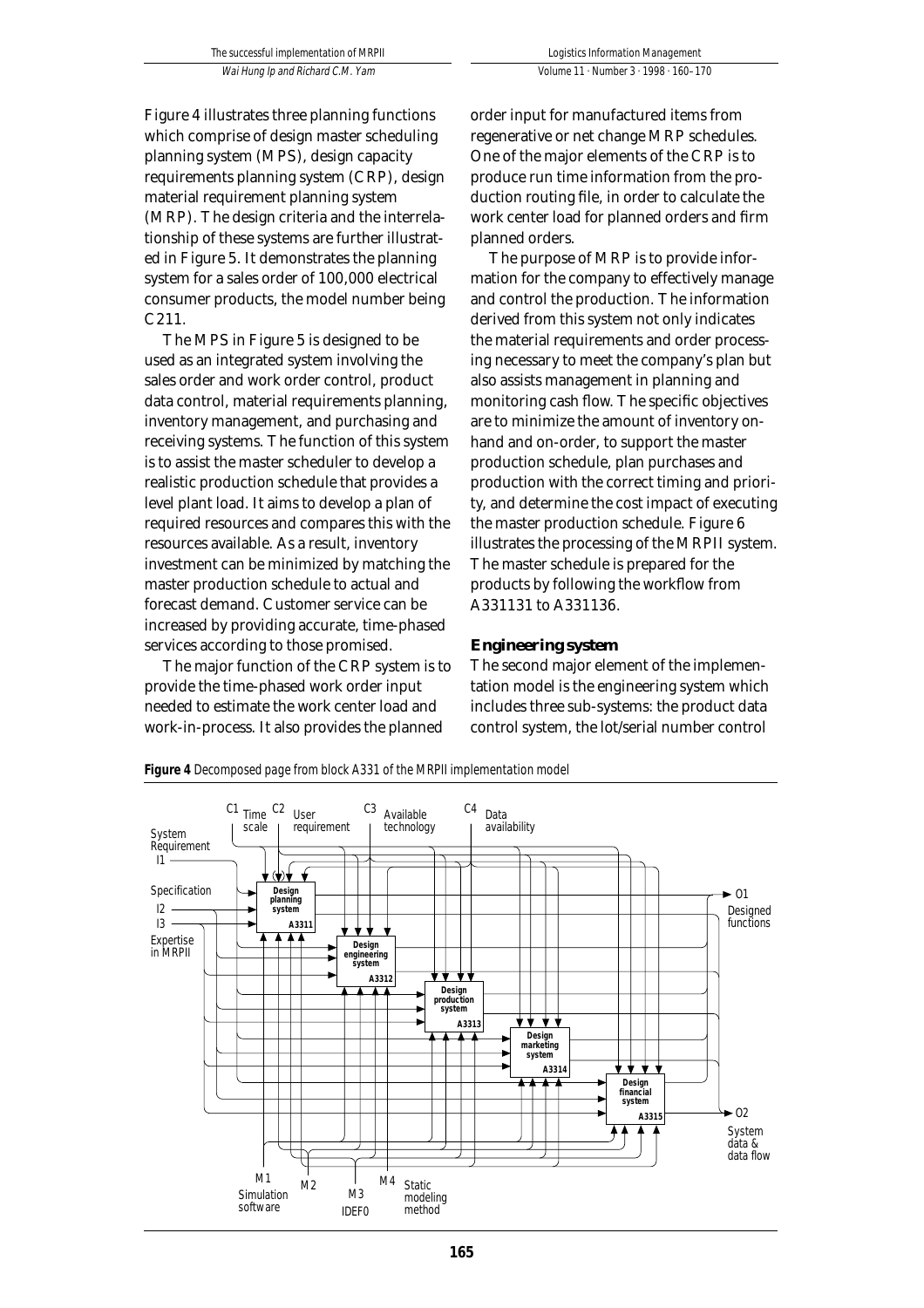Volume 11 · Number 3 · 1998 · 160–170

**Figure 5** Decomposed page from block A3311 of the MRPII implementation model



**Figure 6** MRPII processing procedure



system, and the engineering change system. The purpose of the product data control is to maintain and control all product information, including the generation of the bill of material (BOM), routings, and work center related data required to manufacture the products. It is designed to handle both make to order and make to stock. The control elements are customer specification, safety standard and part numbering specification. Figure 7

illustrates the product data control system of the MRPII implementation model.

In A3313, the production system consists of five sub-systems; job order control, work order control, production activity control, purchasing/receiving, quality control and inventory management. The first element under A3313 is the design production activity control system (PAC). This is designed to be used as an integrated system with the work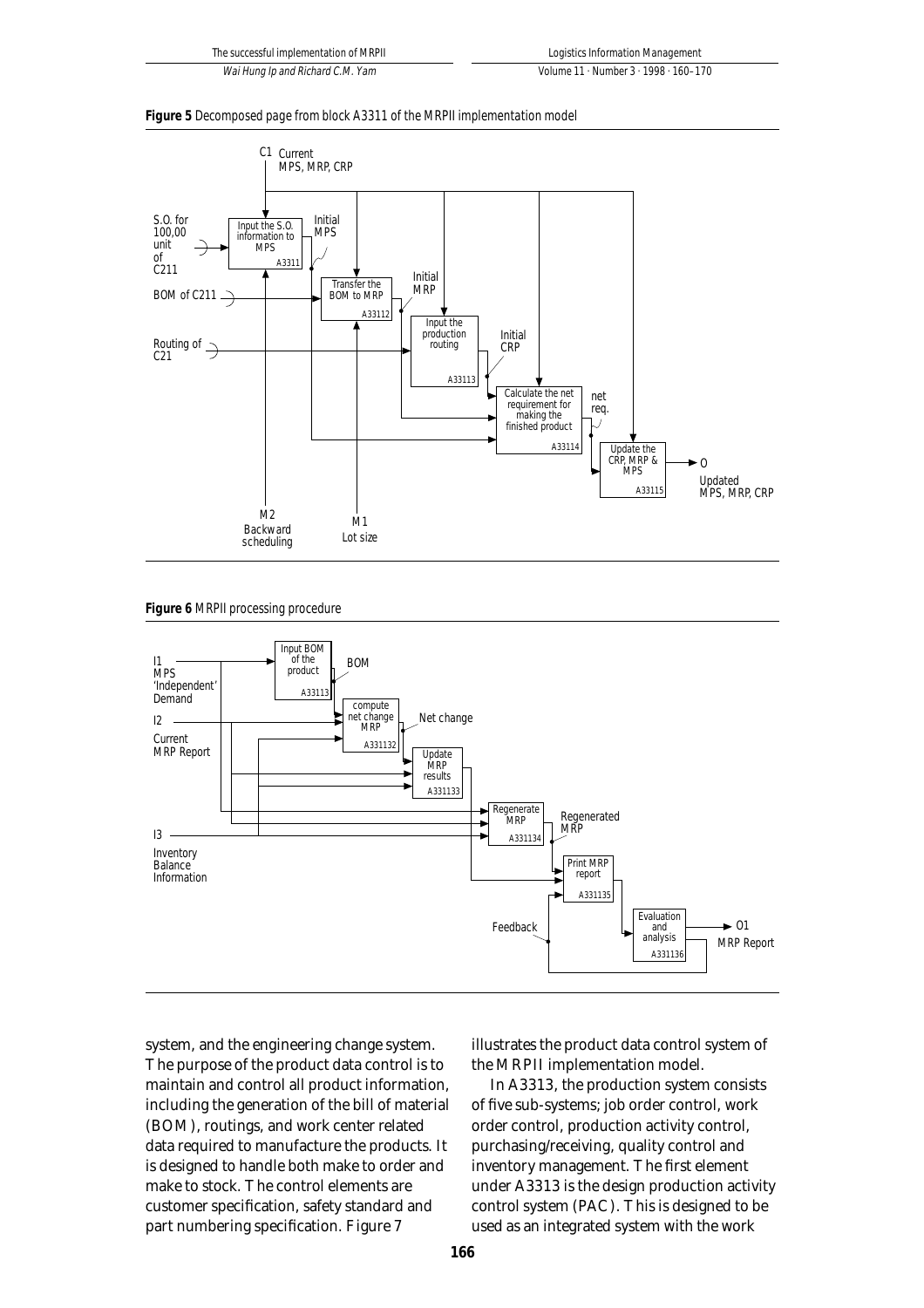**Figure 7** Product data control system of the MRPII implementation model



order control and capacity requirements planning system. The PAC system is used to monitor the progress of the released work order, reduce work-in-process inventories and lead times, as well as improve vendor performance. A key element of an effective PAC system is the feedback on shop and suppliers' performance against plans. The PAC is closely related to job order control system (A33132) and work order control system (A33133). The major function of the job order control system is to allow the company to tie multiple work orders and costs to a job. Production budgets and job estimates can be built from the cost data defined for the components and assemblies to be used in the job. Detailed cost reporting is provided to monitor all costs charged to the job. The job order control system monitors the progress of jobs through the production processes and, hence, provides actual cost variance reporting.

The work order control system provides detailed work order instructions in the work center. The instructions include: cost, materials, tooling, labor, routing and lead time for each work order. The creation of the work order is implemented by the checking of the component availability, and is then released to the work center. Once the order is released, the necessary quantities of components are

allocated to this order. Picking tickets are also created and sent to the stockroom. The allocation is removed and the on-hand balance is reduced after the order is completed.

The operation of the PAC system is illustrated in Figure 8. First, a work order for producing 100,000 units is entered into the MRPII system. The BOM and routing records of the product are edited and the required components are allocated to the work order. It is then released to production. Picklist, parts labels and labor tickets are printed. The allocated components are physically picked to the production work center and the inventory record is updated to notify the movement of the components. After the operation has been completed, the labor, machine and time used for this operation are recorded for the calculation of the actual production cost. Furthermore, any changes for the work order or any scrap produced during the operation are recorded. The assemblies are transferred to the next work center for further processing or stored in the desired inventory, their location is also recorded for monitoring of the work in process (WIP). Finally, the completed work order is notified to the MRPII system.

The next important element in A3313 is to control purchasing and receiving activities.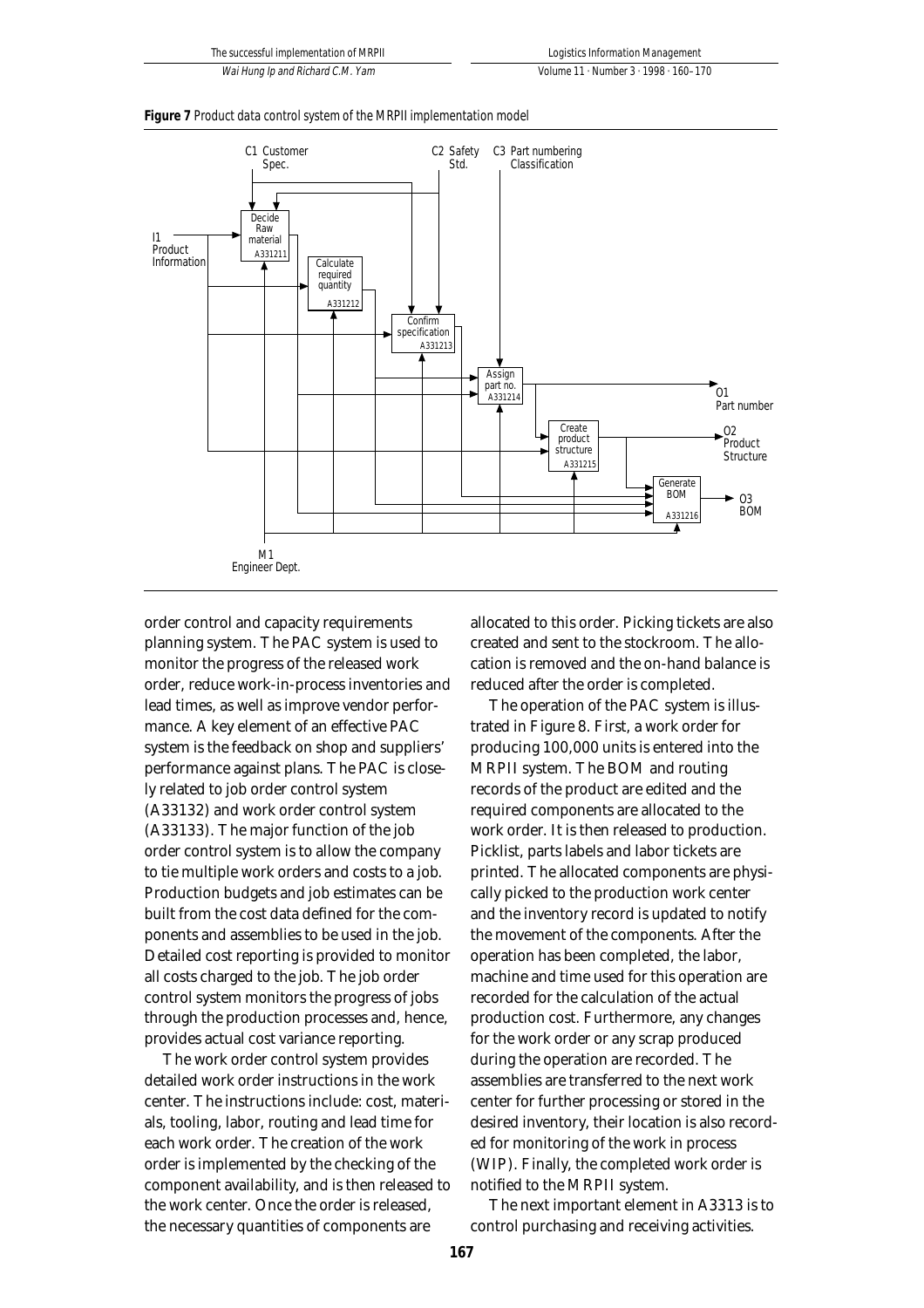#### Volume 11 · Number 3 · 1998 · 160–170

**Figure 8** Production activities control of the MRPII implementation model



This sub-system maintains information about approved vendors and approved manufacturers, produces purchase orders for multiple parts and multiple scheduled deliveries per part, performs receiving actions, whilst receiving inspection, vendor shipments, and buyer performance. It accumulates information for both purchasing and vendor performance evaluation. Vendor information is placed into the purchase order. The purchase order data are placed into the receipts and, finally, the receipts information is transferred into accounts payable receipts and material inventory movements. Figures 9 and 10 illustrate the purchasing system and material transfer system of the model.

### **Inventory management**

The purpose of this system in A33134 is to maintain accurate information on the quantity, location and value of all inventory items. It aims to reduce inventory investment and handling costs and to improve customer service through better delivery schedules. By improving the integrity of inventory data, a basis for better inventory planning and control is established. This enables improved customer service through shorter lead times and reduces late customer deliveries, thereby improving a company's competitive position. Furthermore, it improves the integrity of

inventory on-hand data and provides a basis for better inventory planning and control.

The other important functions in the MRPII implementation model can also be seen in Figure 3. These are, for example, the lot/serial number control and engineering change sub-system under the engineering system. The purposes of the lot/serial number control modules are to document the content of lot and serial numbers, track where lot and serial numbers have been used, and control the expiration of lot and serial numbers. Similarly, under the engineering system, the engineering change sub-system provides a facility for the engineering department to add and change parts; the BOM and bill of operations are held in a separate database without affecting the manufacturing database. This provides the engineering capability to develop, change and complete engineering change orders and then incorporate the changed orders into the regular manufacturing database at the appropriate time. These systems and their corresponding IDEF analysis are not described in detail because of space limitations.

Another important feature of the implementation model is the quality control subsystem under the production system. The quality control system is designed to maintain inspection records and facilitate the inspection process of incoming material and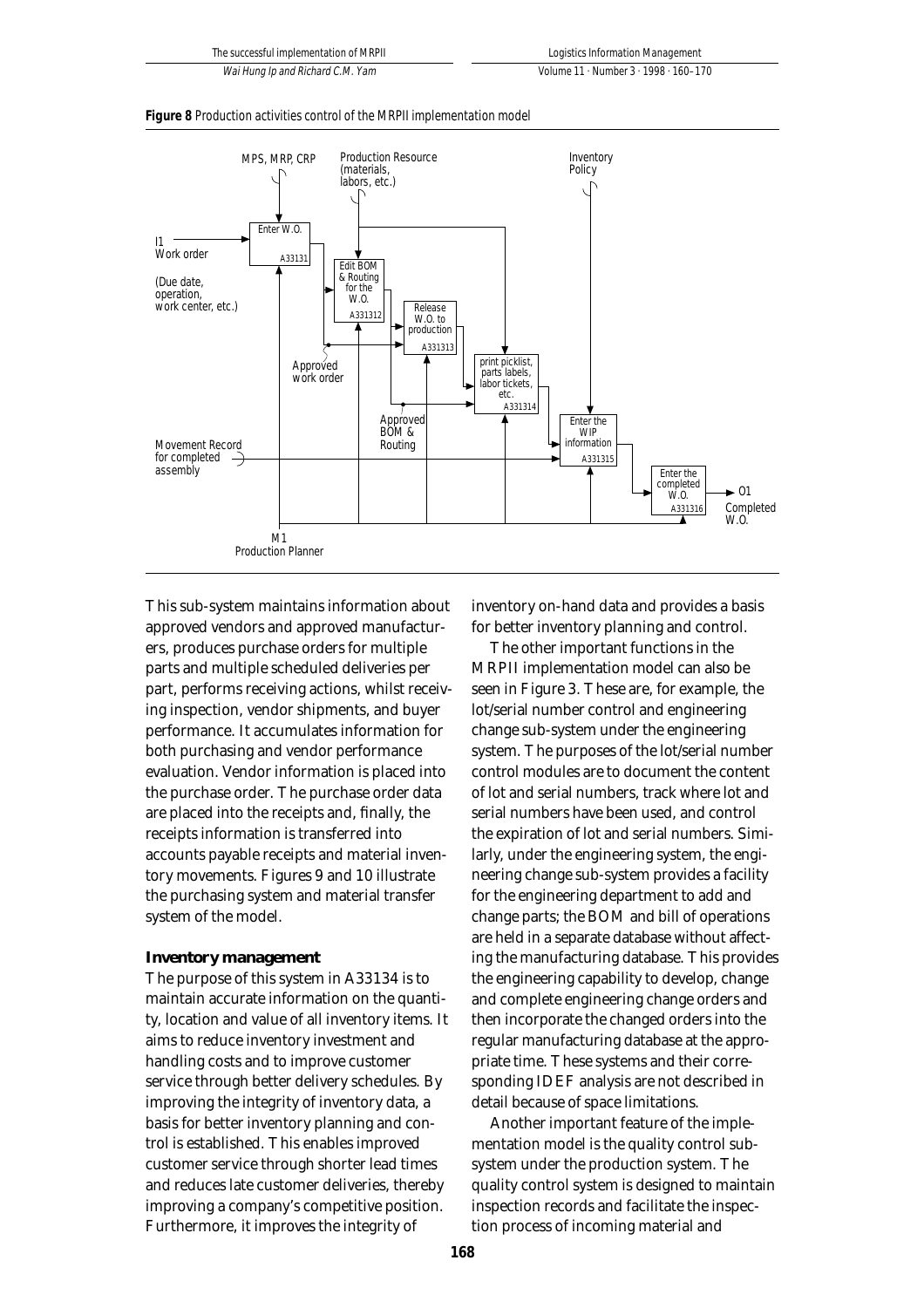#### Volume 11 · Number 3 · 1998 · 160–170





#### **Figure 10** The material transfer system of the MRPII implementation model



in-process material. It is designed to be used as an integrated system with the product data control, work order control, inventory management, lot and serial number control, and purchasing and receiving system. The quality control system aims to control incoming and

in-process material inspection, ensuring that material is inspected according to the inspection criteria and correct sampling plan. Moreover, it allows vendor selection through vendor analysis based on quality, price, and delivery performance.